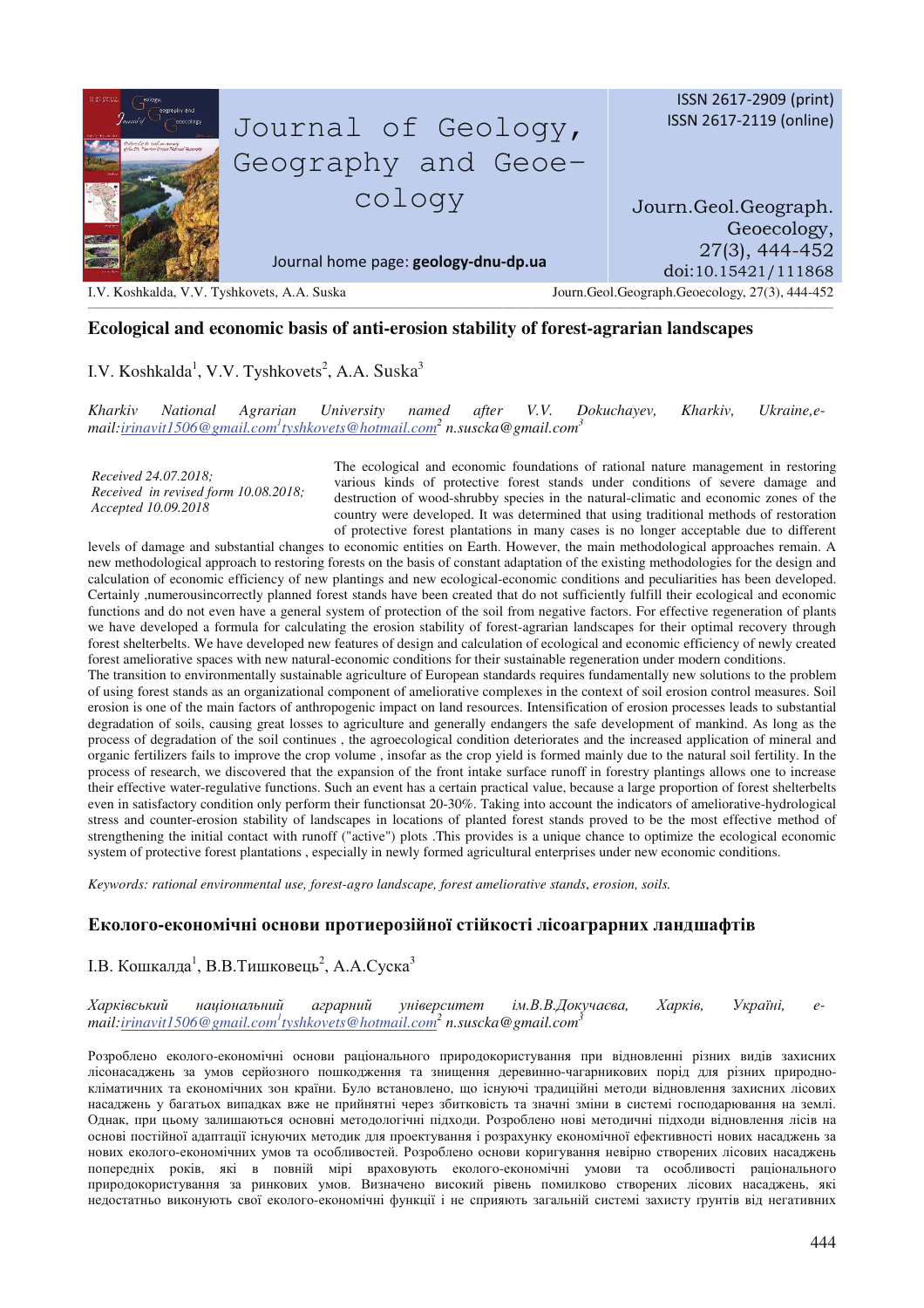факторів в цілому. Для ефективного відновлення насаджень ми розробили формулу розрахунку ерозійної стабільності лісоаграрних ландшафтів для оптимального відновлення системи захисних лісових смуг. Розроблено нові особливості проектування та надано розрахунок екологічної та економічної ефективності новостворених лісоаграрних ландшафтів за сучасних еколого-економічних умов їх сталої регенерації.

\_\_\_\_\_\_\_\_\_\_\_\_\_\_\_\_\_\_\_\_\_\_\_\_\_\_\_\_\_\_\_\_\_\_\_\_\_\_\_\_\_\_\_\_\_\_\_\_\_\_\_\_\_\_\_\_\_\_\_\_\_\_\_\_\_\_\_\_\_\_\_\_\_\_\_\_\_\_\_\_\_\_\_\_\_\_\_\_\_\_\_\_\_\_\_\_\_\_\_\_\_\_\_\_\_\_\_\_\_\_\_\_\_\_\_\_\_\_\_\_\_\_\_\_\_\_\_\_\_\_\_\_\_\_\_\_\_\_\_\_\_\_\_\_\_\_\_\_\_\_\_\_\_\_\_\_\_\_\_\_

 $K$ лючові слова: раціональне природокористування; лісоаграрний ландшафт; лісомеліоративні насадження, ґрунти,  $eposi$ я.

**Introduction. Description of the problem.** In the conditions of intense transformation towards a market economy, the aspect of rational usage of natural resourcesis becoming more and more relevant. At the same time, some ecologicaleconomic basics of various aspects of rational use of nature require immediate definition. Recently, in Ukraine, the area of protected forest areas has significantly decreased due to relentless and uncontrolled commercial deforestation, death at the expiry of their period of exploitation, absence of necessary care and scientifically-based recovery. For recovery of the ecological-economic balance of forest-agrarian landscapes of the country, the problem of recovery of the plantations is especially relevant. At the same time, it is necessary not only to recover plantations in deforested territories, but in many cases correct their alignment in relation to newly formed agroformations in the conditions of market territorial-spatial division of land in free market conditions, taking into consideration the level of erosion of the land for further improvement of their natural-economic characteristics. As never before, we now face simultaneously the problem of urgent need and the unique opportunity of creating highly-productive agro-forest ecosystems resistant to unfavourable ecological-economic conditions, able to provide effective protection of soils from erosion and to significantly increase fertility of soils for producing economically valuable and ecologically safe agricultural products. Updating scientifically proven systems of regenerating shelterbelts would allow creation of a forest ameliorative and organisational-economic framework for developing and introducing zonal soil-protecting systems of field crop farming and components of soil-protecting complexes and also soil-protection technologies of cultivating agricultural crops production.

Soil erosion causes great losses to the agrarian economy and threatens the safe development of humanity. The most significant factors in the processes of degradation of soils are processes of water and wind erosion: 56% and 28% respectively. In our country, in the conditions of complex relief, the most ideal in anti-erosional aspect is considered to be the contour-ameliorative organisation of the territory of slope land, which, according to the main characteristics, is based on practical principles of field crop farming on slopes

in many countries and best takes into account soil and relief peculiarities of each soil structure . Such territorial organisation is the most significant form of the differential approach to creating conditions for protecting soils during formation of forestagrarian systems and landscapes. Until the early 1990s , this type of territorial organisation was undergoing scientific and technical trial in many regions of the country. But due to the formal approach, in many cases during the Soviet times, forest plantations were created in an incorrect way, not fullfilling their ecological-economic functions and even sometimes damaging the system of protecting soil from negative factors.

Therefore, currently, in conditions of severe deforestation of large tracts of forest plantations across the country, there is a unique chance of recovering the system of forest plantations regarding scientific-methodological inventories and taking into account new agrarian enterprises with new economic conditions of management.

Our study was orientated towards developing and adapting existing methods of projecting and calculating economic efficiency of new forestameliorative plantations to new natural-economic realities and peculiarities of their stable recovery in Ukraine in the modern conditions of deforestation of large territories of forest-agrarian landscapes. The limitations of our study were connected with the absence of full data on the real extent of deforestation of the territory of the country, both in general and forest-ameliorative component, and also the extent of elimination of particular species in plantations.

**The objective of the study** was to develop suggestions for an ecological-economic basis for rational usage of natural resources.

### **The goals of the study were as follows:**

-to determine the ecological-economic basis for recovering shelterbelts as a fundamental aspect of rational usage of natural resources;

- to proposean algorithm for recovering plantations on deforested territories of forestagrarian landscapes;

- todevelop methods of planning and calculating the natural-economic efficiency of new forest-meliorative plantations in Ukraine;

- to propose methods of increasing meliorative functions of forest plantations.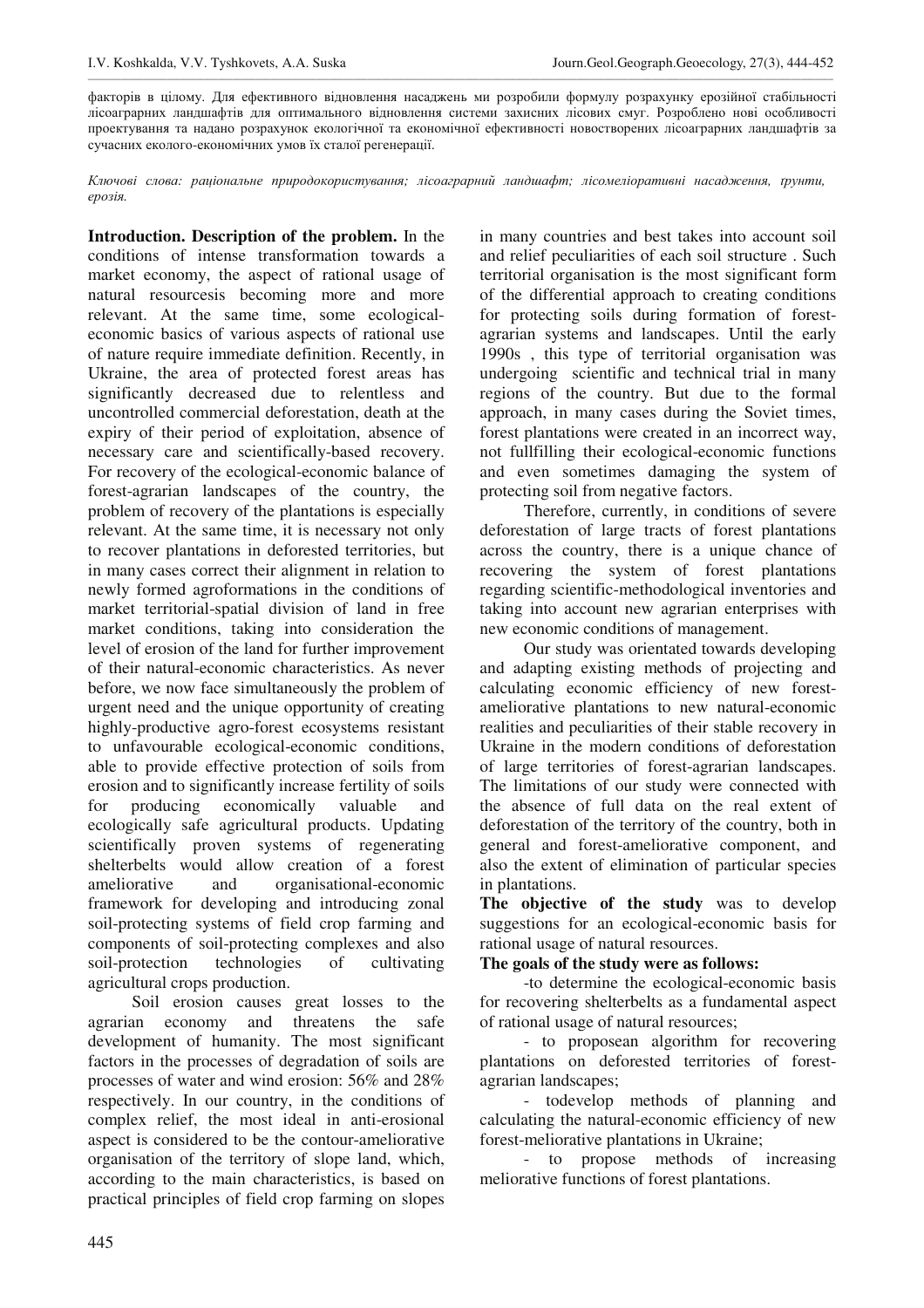**Analysis of the previous studies.**The aspect of creating and recovering protecting forest plantations was studied by A. G. Ahtiamov, V. A. Bodrova, I. D. Braude, V. S. Vavina, M. I. Kalinina, E. S. Pavlovsky, O. I. Pylypenko, S. S. Soboliev, V. D. Tuniakina, U. I. Cheverdina, S. V. Sharapova, and many others. Creating an effective system of measures is one of the essential methods of applying state policy in the sphere of protecting forest-agrarian land. Therefore, already during the Soviet period, the creation and development of shelterbelts was a subject of interest for I. D. Braude, who was developing the theories of his predecessors, emphasizing that the soils in abandoned and partly destroyed plantations are too dense and become covered with thistles and steppe vegetation. Due to deforestation, neglect of the plantations and failure to apply the correctagrotechnology of their cultivation, their ameliorative value is low and continues to decrease. Neglected forest plantations should be recovered as fast as possible, so they could fulfill their ameliorative functions. At the same time, the author emphasized that the economic expenses for recovering such plantations continue to increase every year. Recovering plantations should follow their examination, for which sample plots are made. The author recommended the establishment ofplanted plots 10-12 m long in belt plantations every 200 m across the entire width, and for large plantations - in the areas where elimination of species is most characteristic. On each sample plot, the condition of the plantation and the number of destroyed plantations of each species should be determined. The obtained data then is used for developing the plan of recovering the plantation. The task of recovering the framework shelterbelts with oak as the main species cannot be approached following a standardized format. V. A. Bodrov and M. I. Kalinin in their studies determined optimum approaches for arranging systems for protecting forest plantations and selecting the best variant from the ecological-economic perspective.They determined a universal algorithm of developing optimum planning solutions for aligning shelterbelts, which is relevant even nowadays in the conditions of market transformations of the agrarian sector of the country`s economy. E. S. Pavlovsky, O. I. Pylypenko and S. S. Sobolev have determined that the economic parameters of surplus in the harvest of agricultural cropsdepend on the height of the shelterbelts, their construction, thesystematicarrangement in the farming. At the same time, in the fields surrounded by shelterbelts on all four sides, the surplus in the harvest was 6 times higher than in the fields adjacent to a woodland belt on only one side. These scientists

\_\_\_\_\_\_\_\_\_\_\_\_\_\_\_\_\_\_\_\_\_\_\_\_\_\_\_\_\_\_\_\_\_\_\_\_\_\_\_\_\_\_\_\_\_\_\_\_\_\_\_\_\_\_\_\_\_\_\_\_\_\_\_\_\_\_\_\_\_\_\_\_\_\_\_\_\_\_\_\_\_\_\_\_\_\_\_\_\_\_\_\_\_\_\_\_\_\_\_\_\_\_\_\_\_\_\_\_\_\_\_\_\_\_\_\_\_\_\_\_\_\_\_\_\_\_\_\_\_\_\_\_\_\_\_\_\_\_\_\_\_\_\_\_\_\_\_\_\_\_\_\_\_\_\_\_\_\_\_

determined that increase in the harvest of the grain crops in 100 ha areas between the belts is 1.5 times higher compared to 200 ha fields surrounded by forest. According to O. I. Pylypenko, in the chernozem zone of Steppe Ukraine, the average harvest surplus of winter wheat protected by single shelterbelts was 3.7 quintals /ha (11.8%), and 5.5 quintals/ha (17.6%) in the areas protected by shelterbelts of full optimum construction (moderate width and openness). According to collective data of many authors, within a system protected by shelterbelts, the harvest of grain crops on average is 1.6 times higher than in an open field system. In such conditions, the surplus in the grain harvest can be over 10-15 quintals/ha. All these calculations were made for shelterbelt plantations of full construction, which were practically undamaged by relentless deforestation and frequent tree falling in the plantations. The studies by I. D. Braude revealed that shelterbelts increase productivity of labour in agriculture by 12-15%, and decrease cost of plant products sold by 9-13%. The rate of return of cultivating grain crops and green mass of corn in the fields between shelterbelts increases by 30-40% and of technical crops (sugar beet, sunflower and Gossypium) - by 50-60%. U. I. Cheverdin, V. S. Vavin, A. G. Ahtiamov and V. D. Tuniakin emphasize that the woodland belts have a significant effect on regulation of moisture in agroand natural cenoses. Their impact, especially in dry conditions, significantly decreases the duration of periods with no productive moisture in soil, the supplies of which are the most dynamic in the humus horizon. Also, an impact of climatic anomalies was found on the preservation of woodland shelterbelt plantations and their structure.

Following this analysis of research, the conclusion could be drawn that the data obtained by the abovementioned authors indicatesthe large scale ecological-economic impact of full scientificallybased systems of forest-ameliorative plantations both on the results of farming in the agrarian sector, and on creating favourable conditions for further stable development of forest-agrarian landscapes. Neglected, or partly destroyed and nonsystematized remnants of the complex of forestameliorative plantations almost totally lose their ecological-economic significance.

**Methods.** The sources of the data and the empiricalbase of the study was the ecologicaleconomic documentation on the condition of protecting forest plantations in the country and the dynamic of its spatial-qualitative changes both directly in the period of the study and over the last two decades in general. Due to the urgent character of the study`s problematics and relatively limited basis of field survey data, we mostly used methods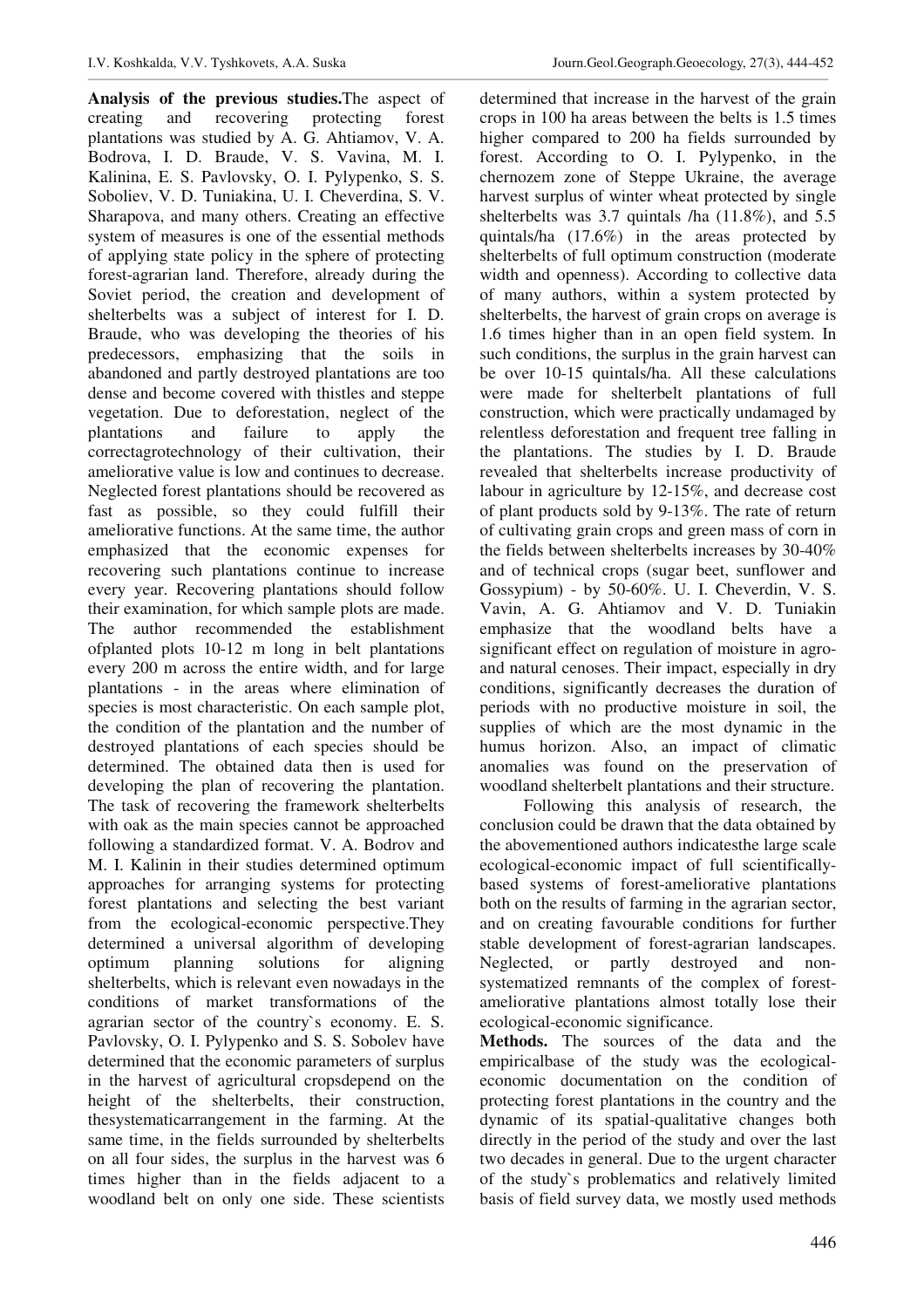of interpolative analysis of data, retrospective methods of study and content analysis on the basis of a qualitative-quantitative approach and study of documentation due to objectivity of the conclusions and quantitative analysis of the data with following objective interpretation of the results of the corresponding research. The methods of the data analysis were orientated towards determining the dependencies of the calculations on the basis of the criteria of anti-erosion resistance of forest-agrarian landscapes, which was determined by a complex analysis of the main factors of decrease in fertility of the soils on the basis of the theory of similarities and physical modeling. Using methods of dimension theory and natural analogues ensures reliability of the calculation formulae for any geomorphological and soil-climatic conditions with shelterbelts of different levels of damage and incorrect positioning.Automized calculation of characteristics of erosion potential was performed using methods of structural-digital analysis of the area. This method consists of a conceptual approach to the forest-agrarian landscapes as a component of a dynamic system, functioning of which is determined mainly by its so-called framework - combined networks of thalwegs and water divides.At the same time, a logical unit of information during creating a structural model was water intake. Obtaining initial information requires preparing data using an algorithm of converting the initial data into an idealized "fluvial" form. The entire process of distinguishing and complectation of a structural model consists of the following steps: Step 1. - Transformation of the initial network function to fluvial. (This means that the developed network function has no local minimum values, and the united global minimum corresponds to the mouth of the water intake). Step 2. - Creating erosionaltree speciesstructures (A particular hydrogeographic network is distinguished in relation to forest-agrarian landscape.) Step 3. - Determining the range of elements of forestagrarian landscape structure (for each structural element, sequence is determined, at the same time, the area of each sublandscape is calculated). Step 4. - Distinguishing and determining the borders of the elementary forest-agrarian landscape(Selection of border points and their arrangement regarding the counterclockwise orientation and relation to the mouth of a particular sublandscape were made for each forest-agrarian sublandscape). Step 5. - Determination of the zones of deviation from the fluviality and other specific points. (In the landscapes, the distinguished zones were the ones which changed as a result of the algorithm impact on the first step,we also distinguished some other peculiarities of the line and points such as depletion

zones, lines of folds of slopes, etc.). Therefore, the components of structural information, which characterize the forest-agrarian landscape can be as follows: the corresponding structure and density of plantations, borders of water divides and specific points in the landscapes (for example, the most damaged areas of forested territories, erosion washouts, etc). The structural-digital modeling of forestagrarian landscapes allows determination of the morphometric data of the study objects, which characterize the ecological-economic potential of the existing forest plantations and the requirements for its recovery and optimization. Analysis of antierosional potential of forest shelterbelt plantations was performed using the method of determining its direct impact on the factors of ruination and shifts of soil. For calculating anti-erosional potential of shelterbelts, we determined the content of the criteria by determining the balance between ameliorative environment and ameliorative loads on those plantations. The content of critera for the data analysis was determined for the plantations in different conditions of preservation, purpose, structure, construction, species composition and age; for determined plantations with different positioning on the water intake slopes; for plantations in places where they are combined with the simplest hydrotechnical constructions. Criteria for calculating anti-erosional potential of shelterbelts were determined in relation to two aspects - their ameliorative impact on the conditions of development and dynamic of surface flow on water intake slopes. During the evaluation of the first aspect, the main criteria are ameliorative hydrologic pressure and ameliorative capacity of the plantations. Quantitative expression of their direct impact was determined according to the parameters of woodland belts only on "operating" areas and using methods of recovering and strengthening combined with phyto-ameliorants and the simplest hydrotechnology on the slopes which concentrate the flow.

The volume of the flow was determined by the size of water-intake area and form of the slopes of forest-agrarian landscapes, which determine microrelief of the water-intakes. If the volume of water which flows down increases two times, its eroding impact approximately doubles. The speed of eroding flows is determined by the steepness and length of water intake slopes. If the velocity of water increases two times, its destructive force increases 4 times. During determination of the ameliorative capacity of shelterbelts with different characteristics, we took into account infiltrational properties of soils under those plantations, condition and age of plantations. At the same time, for evaluating intensity of moisture absorption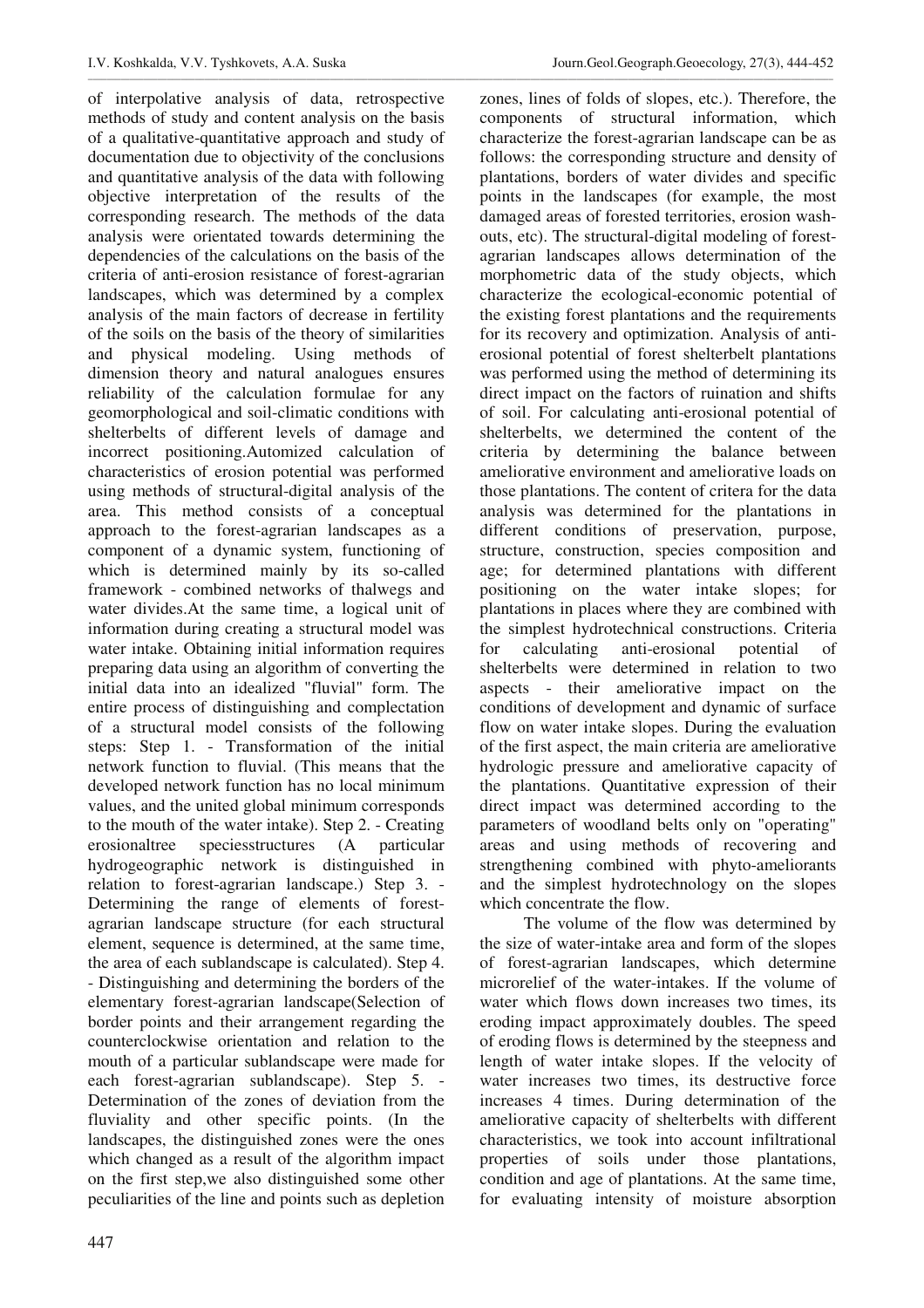under the plantations, we used data on the intensity of moisture absorption by soils at rain intensity of 4.5 mm/min. At the same time, quantitative expression of water absorption process under the forest plantations determines their width, which provides full regulation of the surface flow. Meliorative load is the main criterion which determines the level of effectiveness of different arrangement of woodland plantations. The best variant of positioning the flow-regulating shelterbelts was selected by the criterion whose variant allows reducing the current speeds to nonwashout values. During the study, we also used the parameter of level of moisture in soil in the zone of their impact on hydroclimatic factors (wind, temperature of air and soil, type of atmospheric precipitations, the extent of evaporation, etc). Ameliorative potential of water-regulating shelterbelts was determined according to the total of the factors of 4 categories: absorption of flow, erosionally safe redistribution of the flow, accumulation of solid particles washed down by the flow, general ameliorative impact. Increase in the flow front and decrease in the length of flowwithdrawal areasof the borders can be used for increasing soil-protecting efficiency of forest plantations. The calculation of anti-erosional potential of water-regulating shelterbelts was performed on the basis of determining the structure of woodland plantations on "active" areas, i.e. areas of initial contact with runoff water and using normative data, determining the ameliorative loads in these plantations, which could be neutralized. Then, we determined the species composition of the forest plantations and percentage proportion of treeshrub communities in them. Then, we determined average coefficients of species composition of the plantations. Afterwards, we calculated acceptable ameliorative loads for each species coefficient. Insiting forest-ameliorative plantations, one should take into account the fact that in the areas of forestagrarian landscapes which are arranged in the same range of acceptable values in relation to gradations of ameliorative loads it is necessary to project the siting of similar types of plantations .This methodological approach to recovering and projecting shelterbelts is the most suitable, for it takes into account the parameters of ameliorative loads on the entire surface of the areas of landscape, and at each point of its surface. The recommended ameliorative forest plantations are arranged on slopes with such calculation, that they not only perform their functions best, but at the same time occupy the least area of agricultural land. During calculations of width of the areas between the shelterbelts we used the parameters of modules of maximum discharges of the flow. Testing

methodological instruments demonstrated their high efficiency in modern conditions of market farming, but some problems occurred for introducing forest-ameliorative measures in the entire territory of forest-agrarian landscapes due to the fact that it requires additional agreement with landlords and due to the need of explaining the practicality of the complex measures for recovering forest plantations in the entire territory of waterintakes of the first order.

**Main material.** Over the recent years, in Ukraine, in the conditions of massive deforestation due to the plantations being worked-out or fallen, due to logging for heating and other needs without required scientifically-based recovery and in the absence of effective punishment for cutting the plantations, the problem of ecological-economic safety of agrarian production is extremely relevant. In many cases, due to integrated privatisation and land division, the main ameliorative-organizing systems of shelterbelts both for general ecological and agroforest-ameliorative purposes are ignored. As a result, the negative impact of wind and water erosion on the ecological-economic parameters in farming have significantly increased.

For particular calculations of optimum positioning, structure and construction of shelterbelts during their recovery in the zones of eroded land and areas threatened by erosion, one should follow the calculations of anti-erosion resistance of forest-agrarian landscapes. During our study, we developed a formula for calculating antierosional resistance of landscapes using a complex analysis of the main factors of water erosion of the surface of landscapes. Anti-erosional resistance of forest-agrarian landscapes was understood as the ability of soil surface to resist the destructive impact of the main natural-anthropogenic factors of soil ruination. Anti-erosional stability depends on physical-chemical and mechanical properties of the surface of landscape. The main physical-climatic characteristic in the analysis of antierosional resistibility is the surface flow of melted and rain water. For full ecological-economic justification of the projects of recovering shelterbelts, all initial data can be organized in tables and graphic figures. Basic material for this justification is the material of geobotanical survey of any given area, soil maps, cartograms of slopes` steepness, extent of erosion and technical groupings of lands from the archives of Oblast branches of Research Institutes of land management institutions. Therefore, we developed a formula of calculating antierosionalstability of forest-agrarian landscapes for optimum recovery of shelterbelts in one or another area of the landscape (1), which in general looks as follows:

$$
\Pi = \frac{\Delta W}{\text{pphe} \left[ \sin \alpha \right] s \text{TF1F2dw}} \tag{1}
$$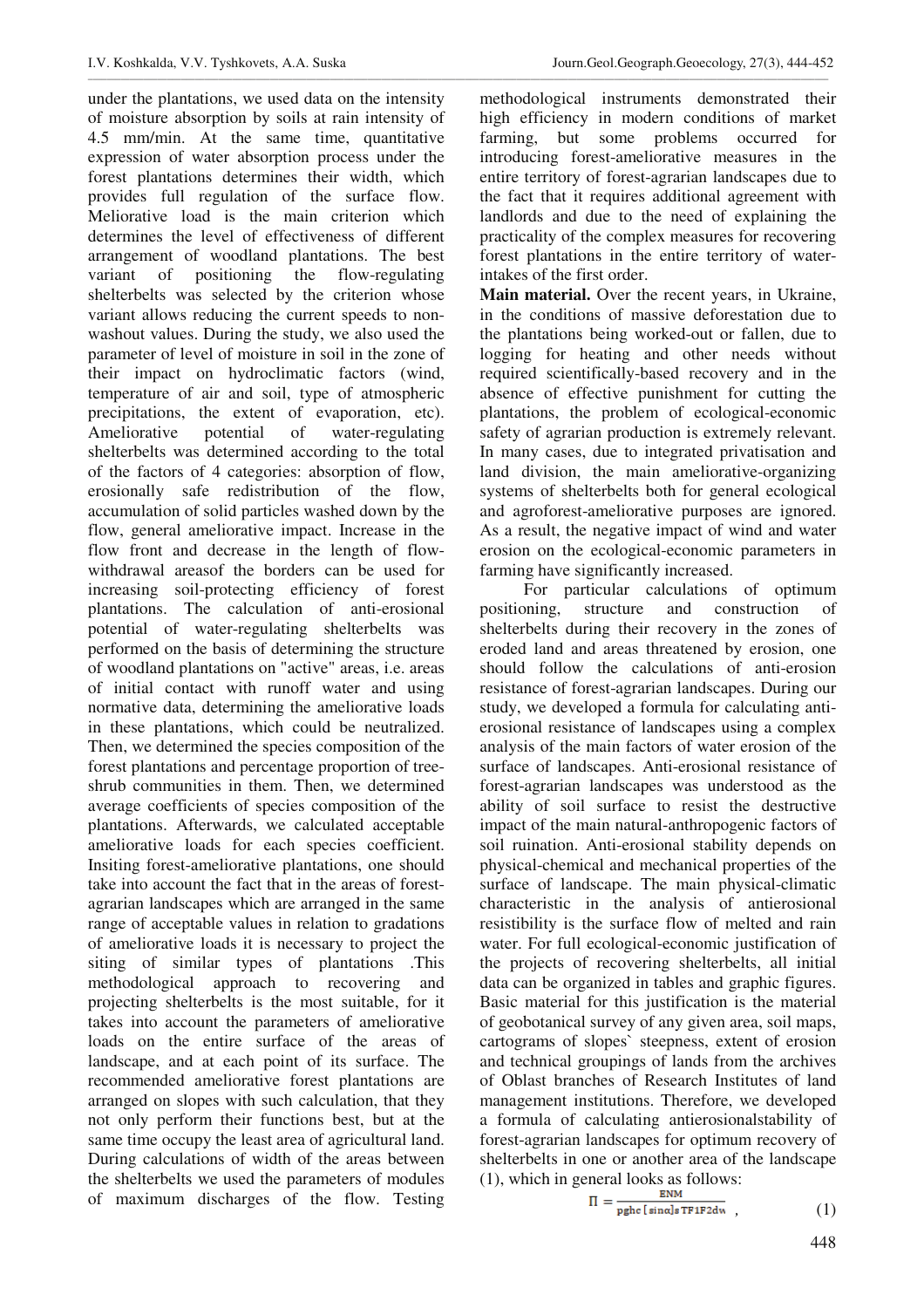where  $\Pi$  – is a coefficient of anti-erosional stability of a forest-agrarian landscape; E – erosional resistibility of a forest-agrarian landscape at a particular point (in newtons);  $N -$  parameter of anti-erosional effect of a complex of ameliorative measures, M – parameter of anti-erosional stability of vegetative cover;  $p -$  water density;  $g$ acceleration of gravity; hc – average multi-year layer of active flow,  $\mu$ ;  $\alpha$  -angle of the surface within a particular point, grad; s – parameter of the extent in relation to erosional stability;  $T$  – area of water divide for a particular point, square meters; F1 – coefficient of lengthwise form of slope column within a particular point; F2 – coefficient of transversal form of slope column within a particular point; d – coefficient of slope exposition; w – coefficient of complex impact of other factors on the surface flow.

Such calculations allow determination of all details of recovery and optimum planning of shelterbelts in particular areas of forest-agrarian landscapes of the country. At the same time, in relation to soils, the calculated coefficient of antierosional stability is an indicator of soil balance, which reflects a gain of soil or preservation of a soil layer through the soil-forming process and decrease in the layer of soil due to erosion. The ability of using the principle of selecting natural forestameliorative agents on the basis of the criterion of anti-erosional stabilitycan facilitate the required planning solutions using previously developed methods of forest-ameliorative planning. The main purpose of natural forest ameliorating agents is

recovering the acceptable extent of anti-erosional stability which is the main limiting element in antierosional calculations of the corresponding plantations. Ecological-economic justification of antierosional protection of soils is made using typical erosion-soil maps. Due to diversity of ecological-economic conditions, the presence of an element of subjectivity in the process of soilerosion cartography for each region, the borders of  $\Pi$  values are checked by analyzing several representative large-scale soil-erosional maps. On average, the coefficient of anti-erosional resistance should be calculated for 3-8 ha of forest-agrarian landscape, and the interpolation of the data should be made for further planning.

On the basis of analysis of the condition of damage to forest plantations in different types of landscapes, maps of ameliorative-hydrologic loads on forest plantations were developed. These materials should be used during determining the parameters of water-regulating shelterbelts in relation to those characteristics. Over the study, we determined that enlarging the front of water flow to a forest plantation allows their water-regulating functionto be increased. Such measure has a certain practical significance for most of the flowmanaging shelterbelts we studied, even the ones in satisfactory condition, perform only 20-30% of their functions. Taking into account the parameters of ameliorating-hydrological loads and antierosional stability of landscapes in places of forest plantations, we determined methods of their strengthening on "operating" areas (Table).

| Table. Methods of increasing water-regulating woodland belts on areas of initial contact with runoff water in the plantations |  |
|-------------------------------------------------------------------------------------------------------------------------------|--|
|                                                                                                                               |  |

| Ameliorative-hydrologic<br>loads |                        | Structure of plantation |                   | Methods of strengthening woodland belts                           |    |                                                                                      |
|----------------------------------|------------------------|-------------------------|-------------------|-------------------------------------------------------------------|----|--------------------------------------------------------------------------------------|
| category                         | absolute<br>value, m/s | width, m                | number of<br>rows | introducing species<br>to the composition, $%$<br>shrubs<br>trees |    | hydrotechnical<br>constructions                                                      |
| Week                             | 15-45                  | 3                       | 3                 | 100                                                               |    |                                                                                      |
| Average                          | $45 - 75$              | 12                      | $3 - 4$           | 75                                                                | 25 | Level spreader                                                                       |
| High                             | 75-100                 | 12                      | $\overline{4}$    | 50                                                                | 50 | Same+hillside<br>ditch                                                               |
| Extremely<br>high                | 105-135                | 15                      | $4 - 5$           | 50                                                                | 50 | Water trapping<br>anddiversionbars,<br>runoff with grass<br>cover, hillside<br>ditch |
| Critical                         | over 135               | $25 - 30$               | $10-12$           | 50                                                                | 50 | Same+<br>ferroconcretestruc<br>tures                                                 |

*Source: authors` system.* 

For elaborating the methods of determining the erosional potential of ameliorating objects, a study was made in the basin of the OskolRiver. At

the same time, we detemined that in elementary forest-agrarian landscapes, the erosional processes take place less uniformly and more intensively than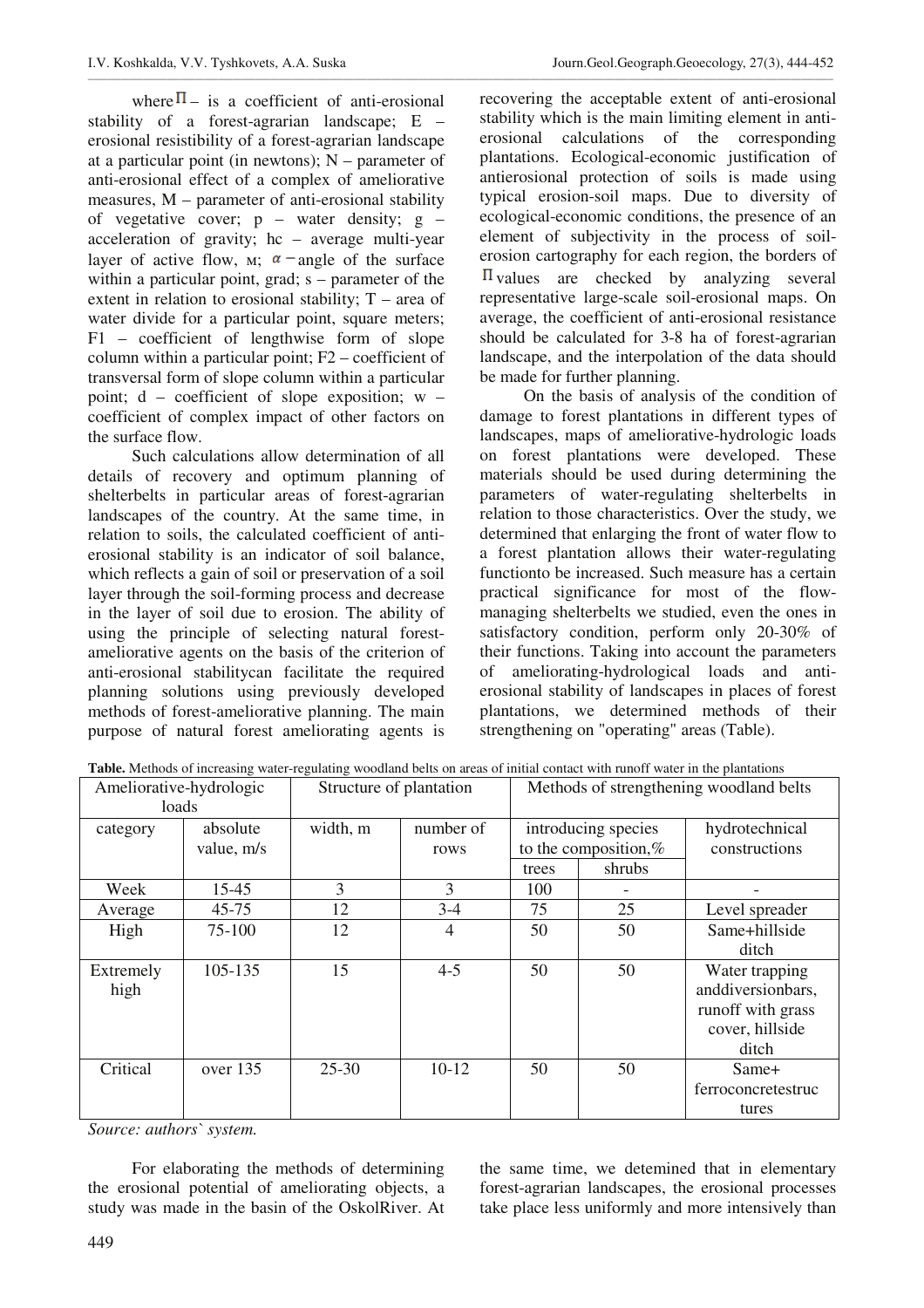in left-bank slopes, which must be taken into account. On the basis of the analysis of morphometric characteristics of landscapes, which were determined using the maps taking into account soil-climatic factors as specific coefficients, we developed complex maps of determining their erosional potential distinguishing zones by its extent at the same time. The extent of ameliorativehydrologic load on linear forest plantations is significantly related to the pattern of redistribution of surface flow on the slope, which is conditioned by the extent of microrelief pattern of forestagrarian landscape, and peculiarities of arrangement of woodland belts in relation to lines of flow on the slope areas for amelioration. Research on the basin of the OskolRiver revealed that the erosional resistance of right-bank slopes in general is 2-2.5 times lower than of left-bank slopes. Using such maps, one can determine the place and peculiarities of positioning and structure of water-regulating shelterbelts. On the slopes, it is first of all in zones with maximum levels and the highest density of isolines. When correcting the arrangement of the water-regulating shelterbelts which are being recovered, one should take into account the methods of their impact on the processes of formation and the dynamic of surface flow. At the same time, "direct" and "external" impact on these processes should be distinguished.

Direct ecological-economic impact of shelterbelts is characterized by the extent of impact of trees and shrubs and the forest environment which they form (scabrous soil surface, combination of the water-withdrawals by roots, increase in soil porosity, moisture of forest litter, etc) on the concentrated surface flow of mostly rain water which flows to their "operating" parts. The main goal of shelterbelts is preventing formation of concentrated water flows in the mouths of temporary water intakes with critical speeds of washout. External impact of shelterbelts is characterized by the extent of their washout impact on the process of forming the flow of melted water on the slopes next to them (trapping snow, snow division, temperature regime of air and soil, freezing and melting of soil, tempi of melting of snow, etc) for creating conditions for maximum absorption of melted water directly on the slopes. It was determined that the flow-regulating shelterbelts should be positioned on landscape slopes with such calculation that their erosional potential is opposed to ameliorative potential of these woodland belts to ameliorative-hydrologic loads at 20% provision of surface flow. Such ecological effect can be achieved by increasing the length of the runoffedge of shelterbelts, change in width and structure of woodland belts, density of plantations and selection

of specific forest species for " active" areas of shelterbelts.

\_\_\_\_\_\_\_\_\_\_\_\_\_\_\_\_\_\_\_\_\_\_\_\_\_\_\_\_\_\_\_\_\_\_\_\_\_\_\_\_\_\_\_\_\_\_\_\_\_\_\_\_\_\_\_\_\_\_\_\_\_\_\_\_\_\_\_\_\_\_\_\_\_\_\_\_\_\_\_\_\_\_\_\_\_\_\_\_\_\_\_\_\_\_\_\_\_\_\_\_\_\_\_\_\_\_\_\_\_\_\_\_\_\_\_\_\_\_\_\_\_\_\_\_\_\_\_\_\_\_\_\_\_\_\_\_\_\_\_\_\_\_\_\_\_\_\_\_\_\_\_\_\_\_\_\_\_\_\_

To achieve the highest ecological-economic effect of using water-regulating shelterbelts in slope crop-farming, it is very important to calculate the distance between them on slopes with different parameters of steepness, form, length and roughness. To determine such parameter one can use the following developed formula (2):

$$
D = \frac{v_{sKm}}{M^2 c_{BKKp}} \quad , \tag{2}
$$

where D is the distance between the waterregulating woodland belts on the sloping territories; Vs - non-washout speed of water flows for autumn tillage; Km - coefficient of ameliorative impact of forest plantations; M - coefficient of erosion extent of the soil surface; C - coefficient of steepness and roughness of soil surface; B - coefficient of surface flow;  $X$  - intensity of precipitations,  $m/s$ ;  $Kp$  coefficient of lengthwise-transversal form of the slope column.

We determined that it is best to position the outskirts of water-regulating shelterbelts so that the width of the front of the route of approach for the surface flow is maximal and its size is close to the length of these strips. At the same time, ameliorative-hydrologic load on "active" areas of shelterbelts can for a number of reasons be higher than their ameliorative potential. In such cases, during recovery of plantations, it is practical to increase their functions by adding more shrubs, and also using the simplest hydrotechnical constructions –level spreaders, hillside ditches, water-trapping and water-withdrawal ditches, etc. For selecting the appropriate intensifier of the plantation`s function, a particular ameliorative-hydrologic load on "active" areas is determined using the following formula (3):

$$
Mp = \frac{2V}{s} \quad , \tag{3}
$$

where  $Mp$  – ameliorative-hydrological load, cubic meters/square meters;  $\Sigma V$  - volume of the surface flow from the water intake;S- "active" area of a shelterbelt.

On the slopes divided by deep depressions which receive a large amount of concentrated surface flow, efficient water management can be recovered by combining slope flow-regulating woodland belts with depressive-strip plantations which are created directly in the depressions as mud filters along the flow and windbreaks on their slopes.

Therefore, during recovery of forestameliorative plantations, one should necessarily take into account anti-erosional potential both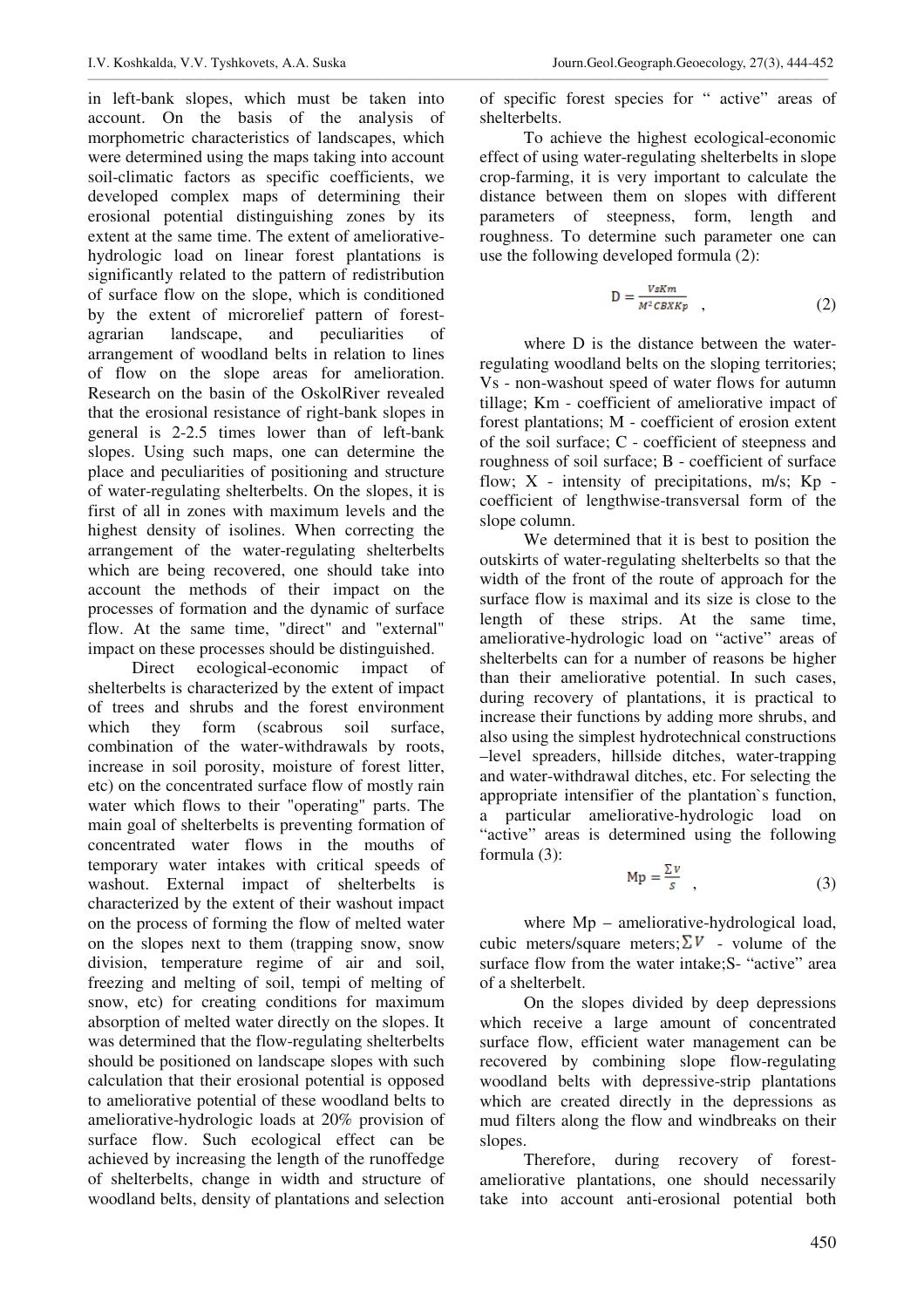during determining ameliorative-hydrological loads on the shelterbelts and during selecting new forest species and their positions in particular conditions, and the economic efficiency of the plantations is calculated on the basis of comparing expenses for their creation and care with the sum of the damage avoided. The harm caused by water erosion is washout of soil, which leads to decrease of its fertility, loss of nutrients, decrease in the moisture regime , muddying of water bodies and loss of areas in cultivation due to formation of gullies. Non-favourable factors act as a complex, therefore can usually be evaluated by groups of factors in relation to the pattern of negative impact and harm. At the same time, loss from decrease in soil nutrients as a result of washout is determined by the sum of applied fertilizers. Decrease in the amount of nutrients depends on their content in the products of the washout and parameters of annual washout. For field-protecting and water-regulating shelterbelts, there are determined losses of harvest in the sum of money for the area covered with shelterbelts throughout the period of their existence and additional profit from increase in the harvest. Also, the fluid reserve of anti-erosional cuttedplantations of the age requiringsanitation harvest and their tax price should be determined. The payback period of shelterbelts significantly depends on the width of shelterbelts, structure, condition and intensity of growth. The narrower and denser the shelterbelts are, the shorter is their payback period. At the same time, they are most effective when long-growing species grow together with fast-growing species. The results of the study demonstrated that the ecological conditions of an area change in conjunction with change in microclimate in the fields next to the plantations. During recovery of full protection of the fields, the continentality of the climate, the amount of precipitations increases, the wind speed reduces, agroclimatic parameters improve, air moisture and moisture reserves in the soil increase, and the level of groundwater increases, the surface flow decreases follow increase in soil fertility and efficiency of anti-erosional measures for preserving and recovering soils. As a result of impact of recovered woodland plantations, the process of creating a stable productive forest-agrarian landscape occurs, which provides higher ecological-economic stability of crop farming in general. However, recovery of forest plantations is related to certain costs on material-technical resources. For forest plantations, a share of fertile arable land must be sacrificed. During the first years of recovery of shelterbelts, the protection properties of shelterbelts are not significantly efficient.For determining the total economic

efficiency of shelterbelts, one should know all the investments required for establishing and cultivating the shelterbelts, the percentage of the land provided for recovering the forest plantations, increasing the harvest and costs of the agrarian products sold, payback period of selling the surplus harvest and the level of rate of return. We determined that the costs on creating and recovering 1 ha of oak shelterbelts of 10 m width and cost of annual losses of harvest in the area covered with shelterbelts begin to pay off 6 years after planting and fully pay off after 10 years, and for popular shelterbelts - after 2-3 years and 5-6 years respectively. Afterwards, the shelterbelts provide net profit. Until reaching the age of 15 years, net profit under the impact of 1 ha oak shelterbelt is 45 thousand grivnas, and for a poplar shelterbelt 80 thousand grivnas . At the same time, productivity of all main agrarian crops increases gradually on average by 5-10 percents every year depending on the crops and conditions of local moisture. Therefore, total harvest of crops in Kharkiv Oblast in 2017, on the 1st of November equaled, in thousand quintals: grain and pulse crops –37,502.4; sugar beet – 6,193.6; sunflower– 10,883.1; potato– 10,778.5. These indicators should significantly increase due to forest-ameliorative measures in eroded lands.

**Conclusions.** Thus, this article presents the developed ecological-economic basis of rational usage of natural resources for recovering different types of shelterbelts in conditions of intense damage and destruction of tree-shrub species in natural-climatic and economic zones of the country. In the process, we determined that currently, the traditional methods of recovering shelterbelts in many cases are not appropriate due to different level of damage and significant change in economic conditions of farming and land. However, the main methodological approaches remain the same. Therefore, we developed new methodological approaches for recovering plantations on the basis of stable adaptation of the existing methods of planning and calculating the economic efficiency of new plantations to new ecological-economic conditions and peculiarities. A transition to ecologically stable crop farming of a European standard requires a principally new way of using forest plantations as organisational-ameliorative component of the complex of anti-erosional measures. Erosion of soil is one of the main factors of anthropogenic impact on land resources. Intensification of erosional processes causes significant degradation of soil, significant losses in agrarian farming and jeopardizes safe development of humanity in general. It was determined that as long as the soil degradation processes have not